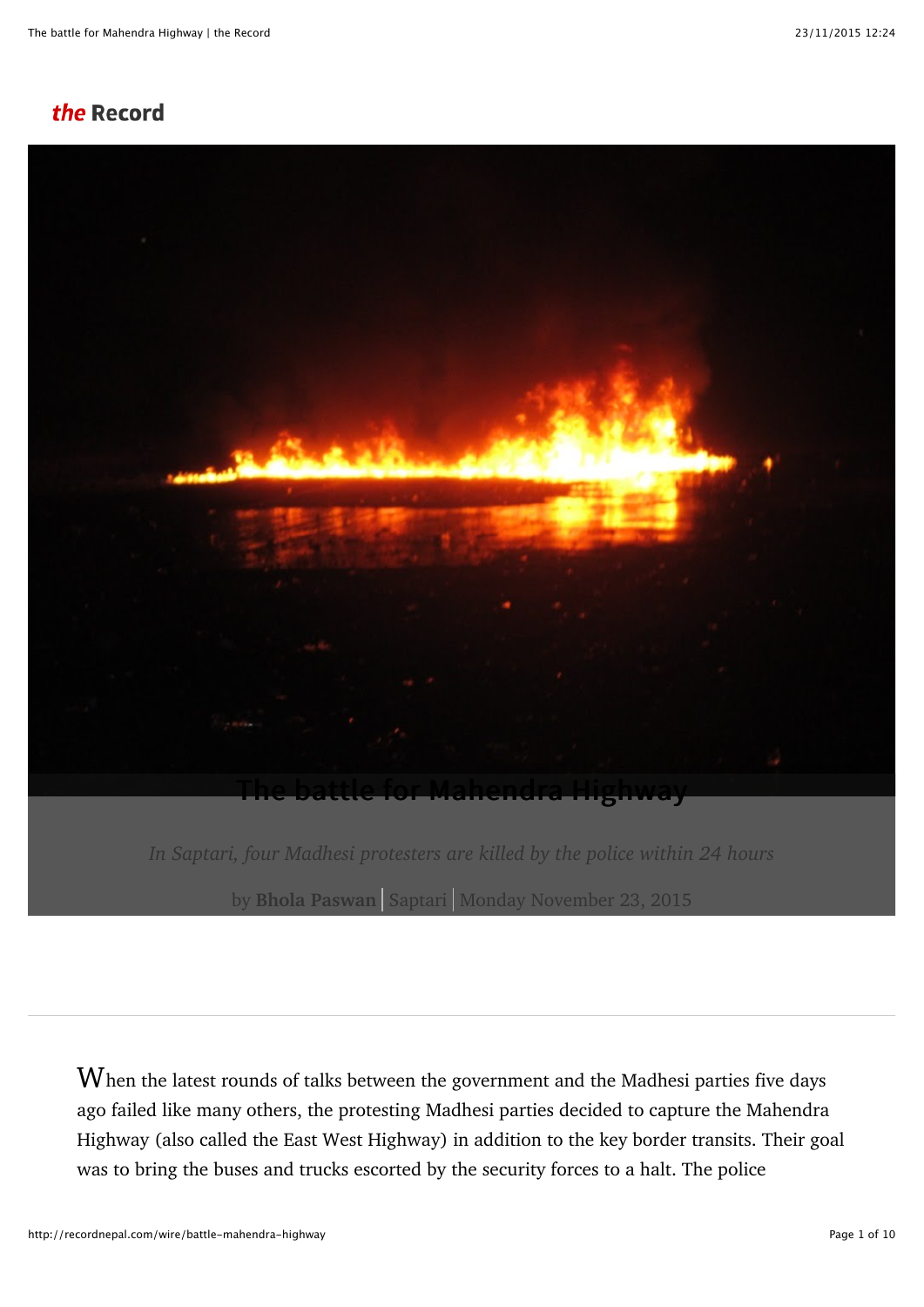responded with deadly violence. Between the evening of November 21 and 22, they killed four protesters and left scores injured.

I live in Kanchanpur in Saptari district. On November 21 I left my house at six in the morning to meet the education minister, who was speaking to journalists in Bardibas, Mahottari. All along the way, the roads looked deserted. In Lahan, youth were burning tires on the street.



The boys from Chinnamasta. Image: Bhola Paswan

By 6 p.m. I was back in Saptari district. I met these four Dalit youth, each carrying a stick, on the road in Rupani. They belong to the Musahar community. The boy in the middle with the backpack is Ram Bilas Sada. He lives in Chinnamasta, a border village 30 kilometers away. He was carrying warm clothes for the night. The Madhesi parties had called on the villagers to occupy the streets and donate twenty rupees and a kilo of rice from each household, saying the protests would carry on for a long time. Their slogan was "rajmarg bharu"—fill the highway.

Ram Bilas told me that about 50 youth from his village had come to protest. Later that day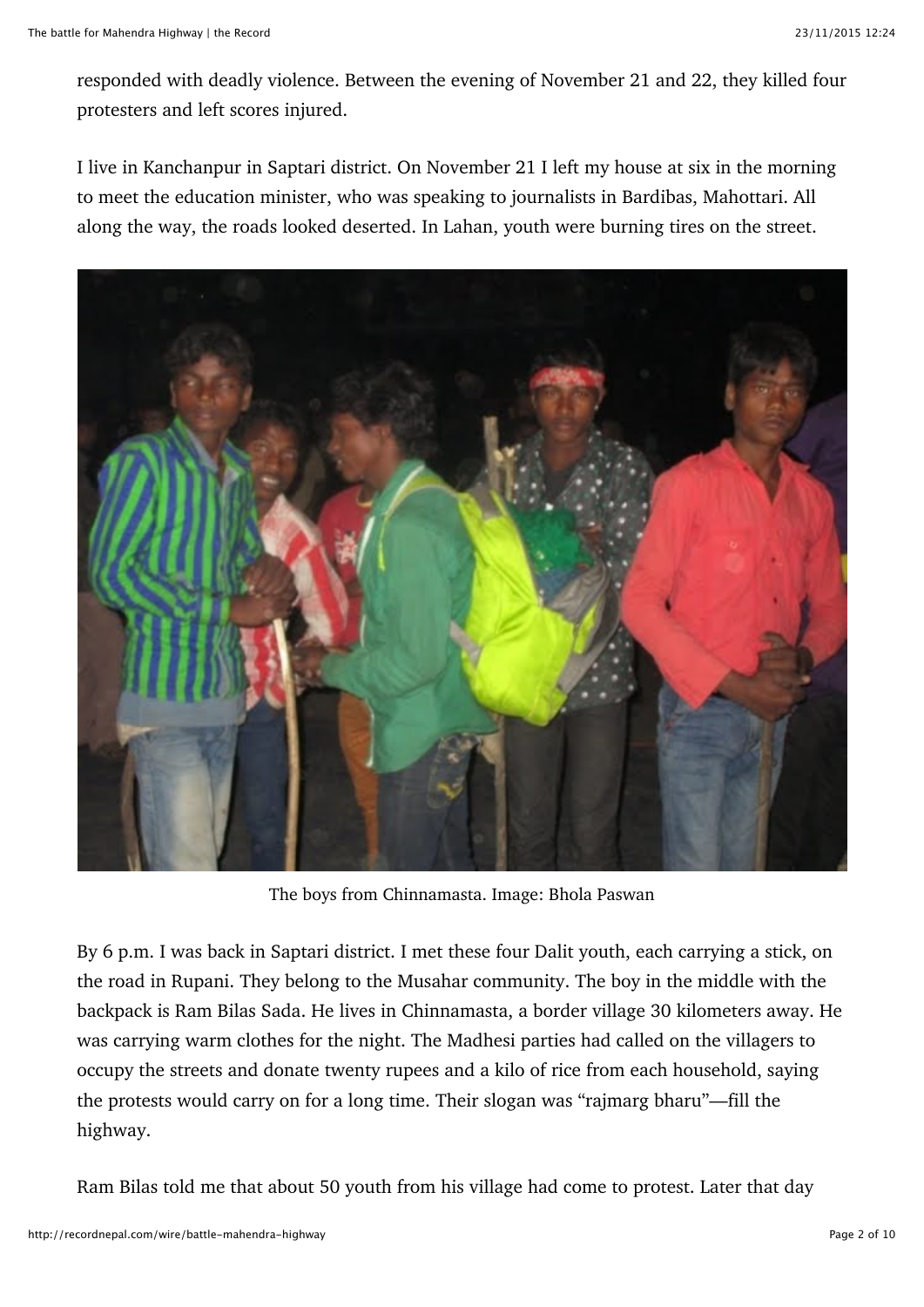two protesters would die, one of them a Dalit man.



On the streets, Dalits feel equal. Image: Bhola Paswan

Around eight, I saw a man welcoming the protesters arriving in tractors, announcing that this would be a decisive movement. Some others were cooking for the protesters. The cook said they were preparing food for about 3,000 people. Unlike in the outlying villages of the Madhes, Dalits and non-Dalits eat together in the streets. Here Dalits feel equal to all. The large number of Dalits in these protests did not surprise me at all.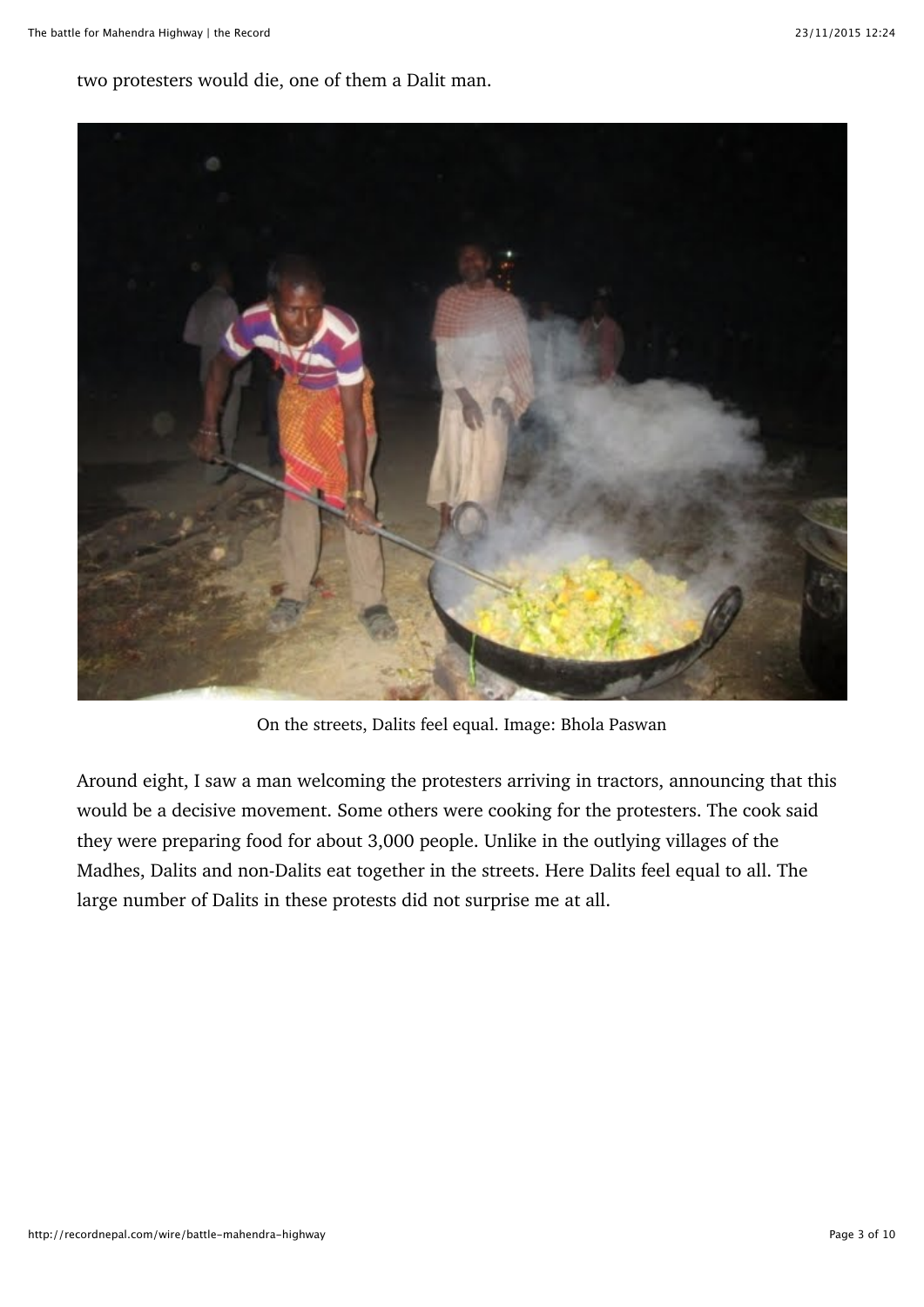

Protesters wanted to set fire to the ambulance for smuggling petrol. Image: Bhola Paswan

By nine, I was back in my home in Kanchanpur, Saptari. I saw protesters stop an ambulance on its way to Janakpur. Instead of a patient, it was carrying 500 liters of petrol. The driver fled the scene as soon as the vehicle was stopped. The protesters wanted to burn down the ambulance for smuggling petrol, but Anuj Yadav, a coordinator of the Morcha, stopped them. Yadav lived nearby. Several protesters became angry and threw rocks at Yadav's house. In the end, the protesters seized the jerry cans, poured the petrol out on the street, and lit it. The cover photo shows the resulting blaze.

Around 10 p.m., the security forces tried to clear the roads by forcing the protesters off the road. The protesters responded to police laathis by throwing stones. Soon the police opened fire on the protesters in several locations in Saptari.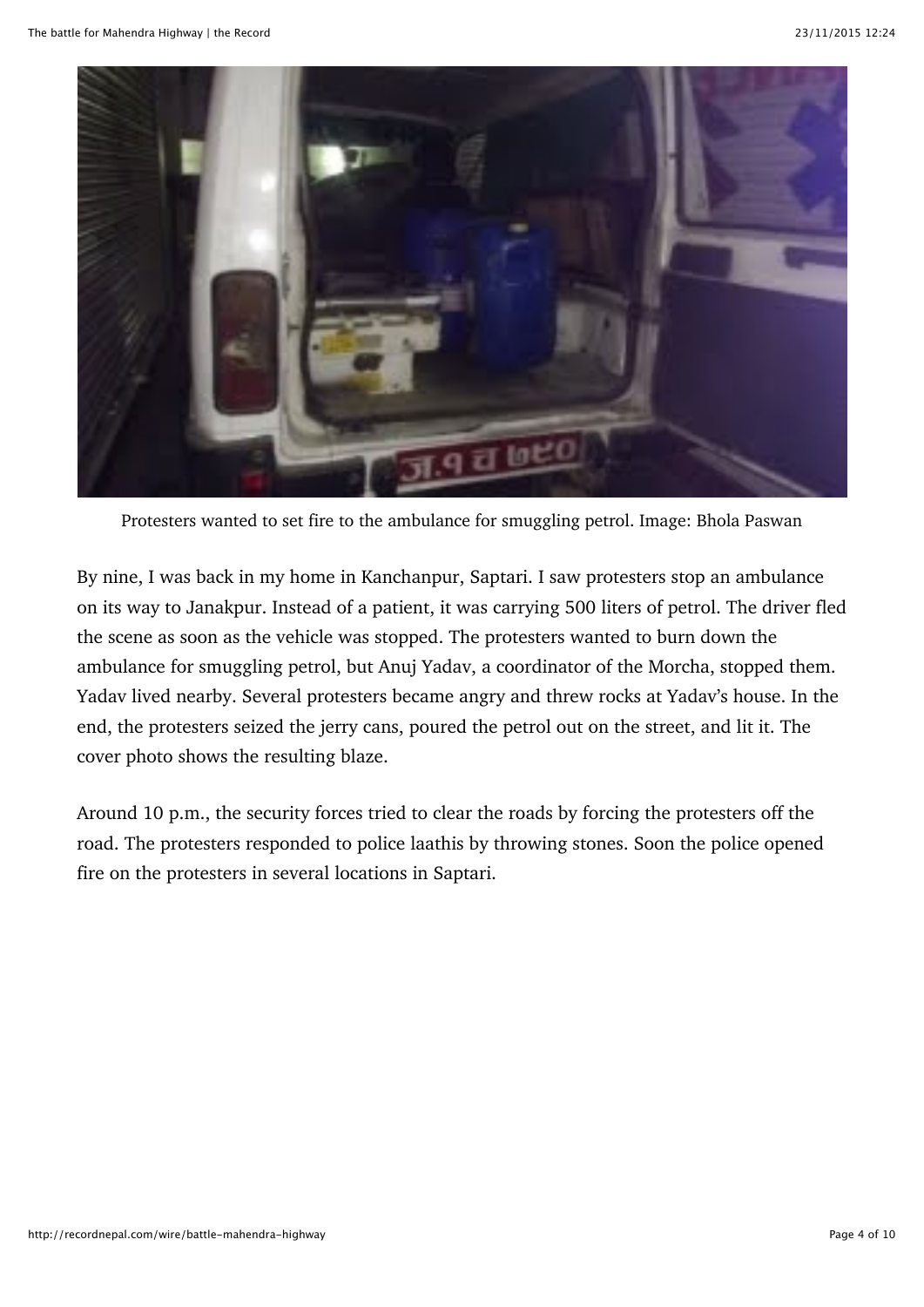

The mother of Nageswor Yadav, holding her son. Image: Srawan Dev

The mother of Nageswor Yadav holds the body of her dead son at the Gajendra Narayan Singh hospital in Rajbiraj, the district headquarters of Saptari, while Yadav's brother looks on. Nageswor had come from a village 10 kilometers away to join the protest. The next day, police entered the hospital and assaulted the workers there.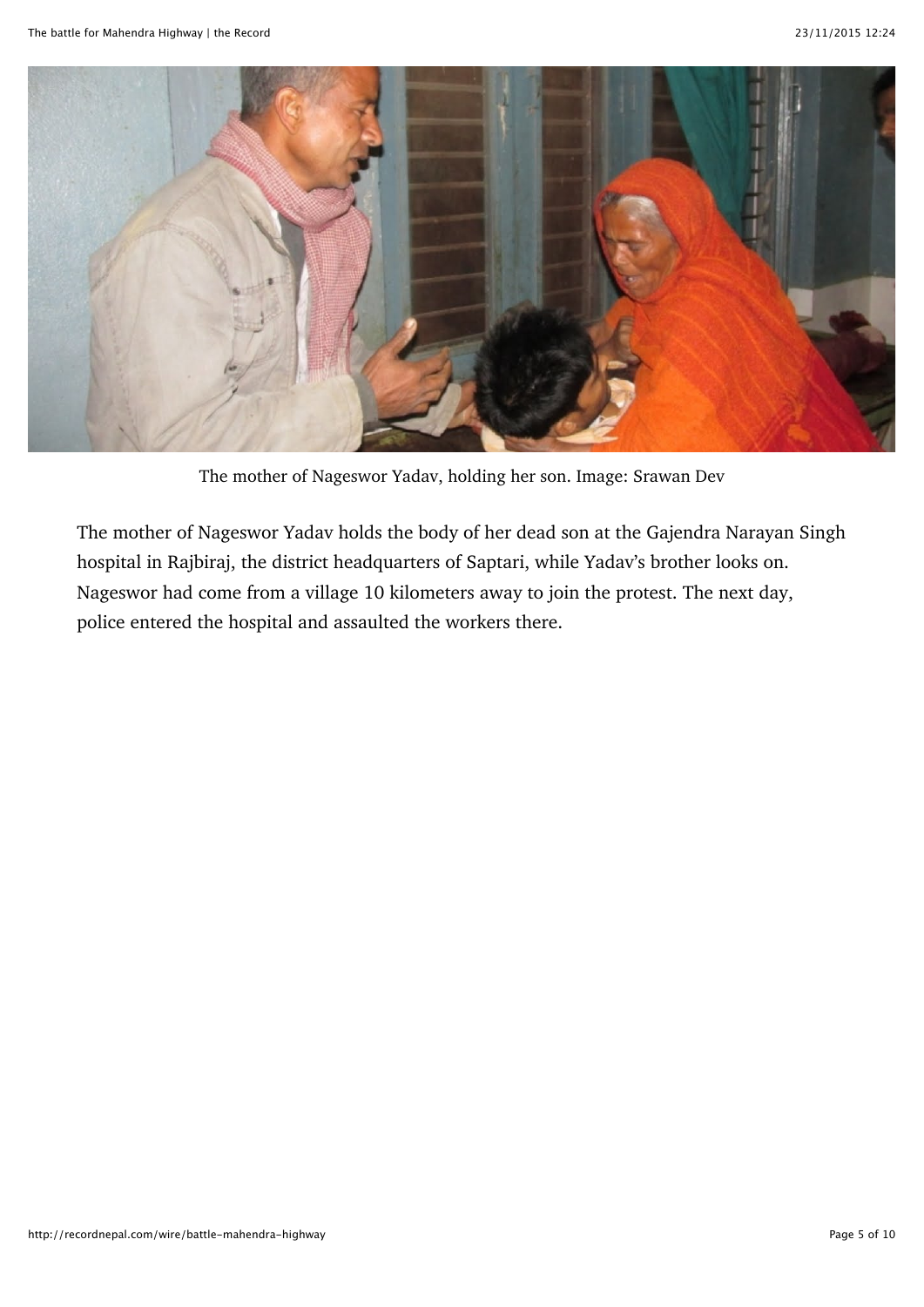

The spot where Birendra Ram died. Image: Bhola Paswan

Another protester, Birendra Ram, was killed in Bhardah.

A curfew was declared by the district administration at one the morning. In the morning, irate protesters burned a police post in Rupani. At around 10 a.m., police and protesters clashed once again. Clashes also occurred in Rajbiraj and other locations. By evening, two more had died from police bullets.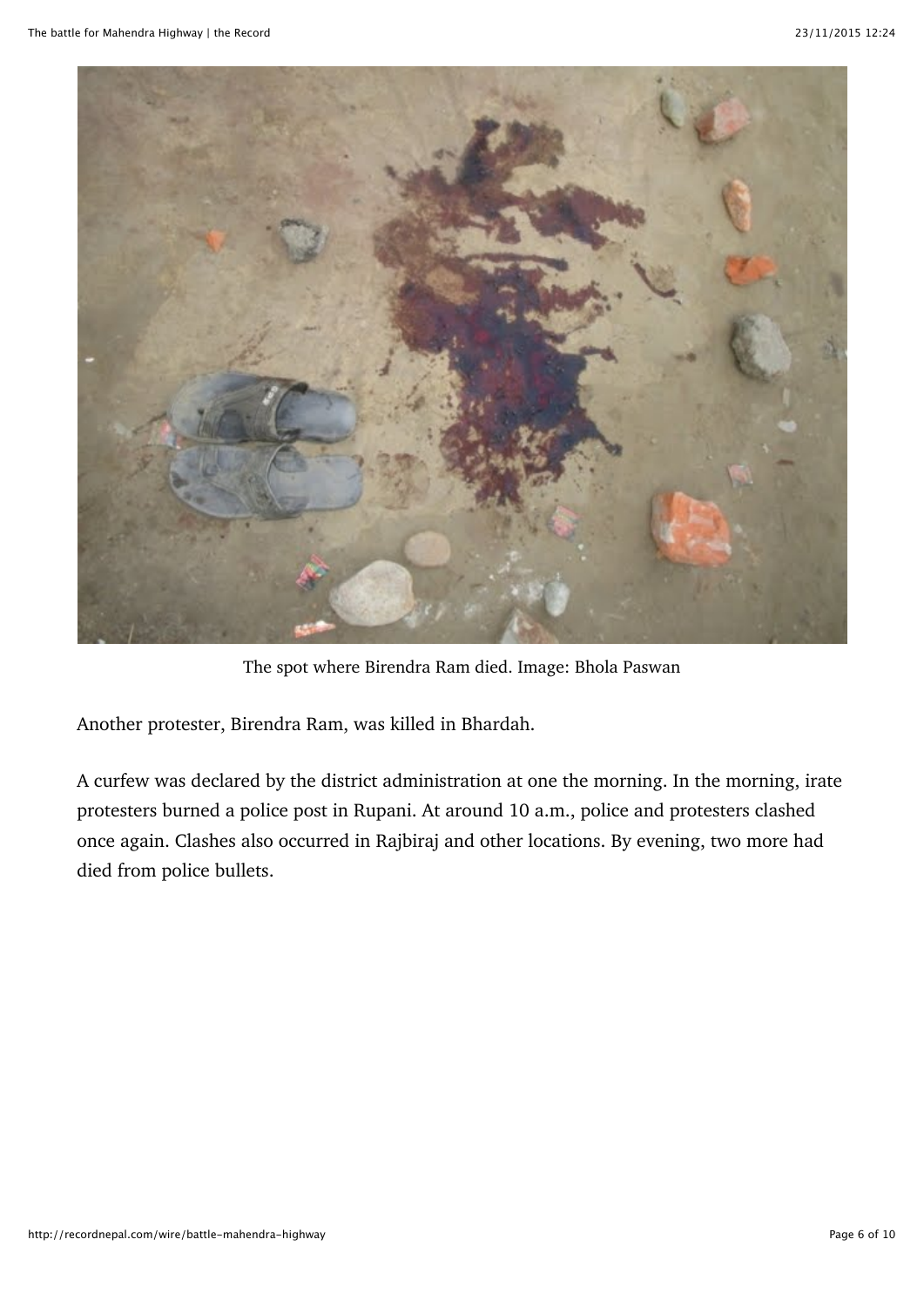

Children with bullets they collected. Image: Bhola Paswan

I was in Bhardah in the morning, and found some kids on the street collecting bullets. The black one is a rubber bullet, one said.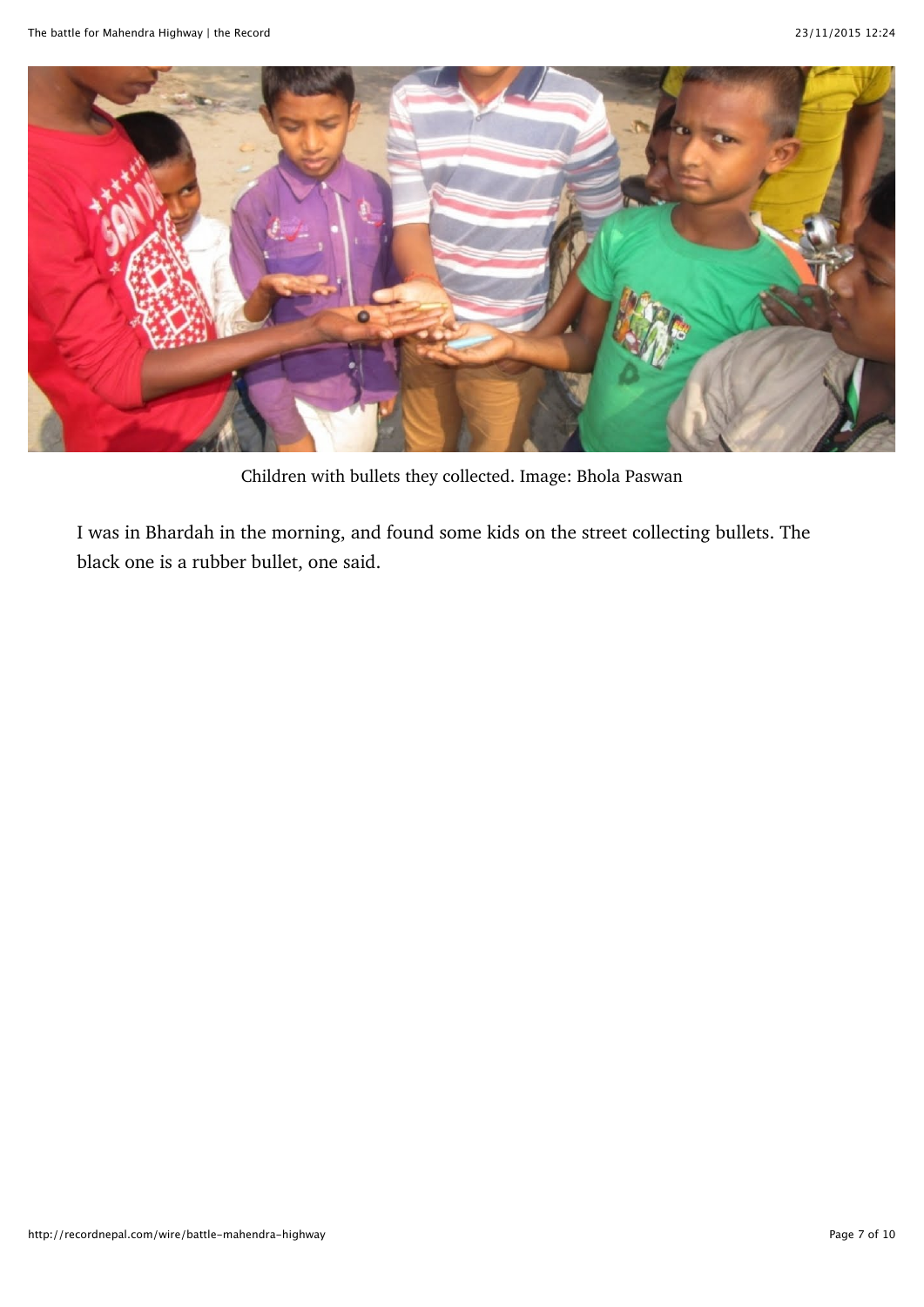

Police bullets. Image: Bhola Paswan



Rupani in the morning. Image: Bhola Paswan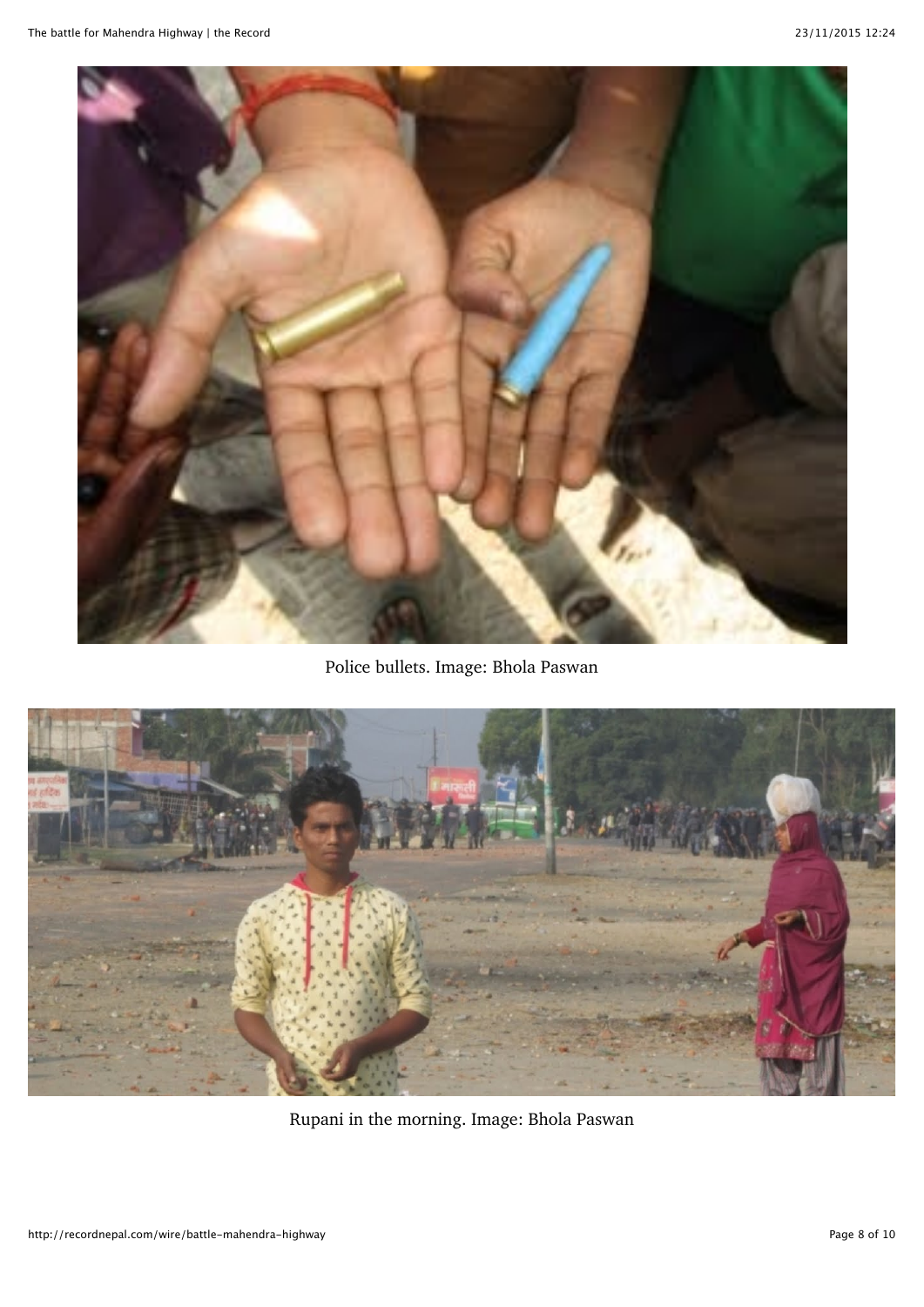

Broken glass covers the road. Image: Bhola Paswan

About a 10 kilometer stretch of the road between Kanchanpur and Bhardah is strewn with broken glass to prevent traffic from moving.

There were no protests in Barmajiya, but security forces caused significant damage around the village. They vandalized at least one paan pasal, street lights, the kitchens of small vendors, and assaulted several Madhesi civilians.



The bridge is damaged but still standing. Image: Bhola Paswan

Angry protesters broke parts of a bridge in Barmijhiya, near the camp of Dantakali Battalion of